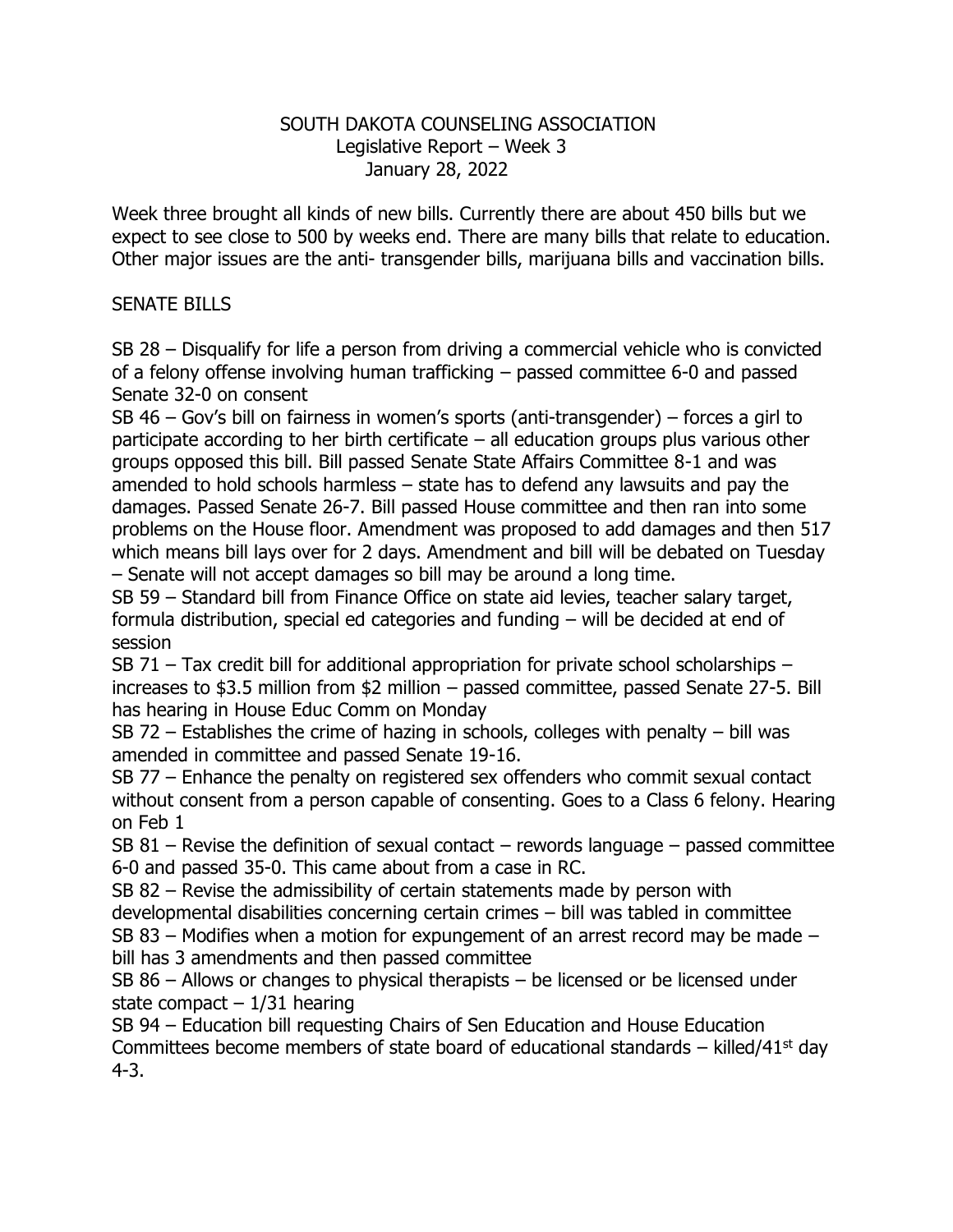SB 95 – Changes the time for review of Teacher Compensation report from every 3 years to 2 years and changes the term of appointment. Passed committee 7-0 SB 139 – Provides for creation and funding Oceti Sakowin community based school – charter school

SB 141 – Title bill for retirement

SB 143 – Title bill for education

SB 167 – Clarify the certification process for teachers and school administrators – deals with violation of code of ethics

HOUSE BILLS

HB 1005 – Provides for the designated use of public school multi-occupancy rooms and sleeping rooms – anti-transgender bill – up for hearing on Monday in House State Affairs

HB 1006 – Fairness in women's sports – banning transgender girls from participation – same bill as last year – hasn't been scheduled yet

HB 1008 – Bill allowing a cause of action if certain employees are required to receive a vaccination as a condition of employment – has emergency clause

HB 1012 – Gov's bill on Critical Race Theory – all education groups are opposing as this is not happening in SD.

HB 1015 – Gov's bill on moment of silence – another non issue and some are talking about this as a moment of prayer –Bill was killed on Friday/sent to  $41<sup>st</sup>$  day 9-6 but there is talk of smoking it to the floor of the House for a vote or introduce same bill in the Senate. A victory for education as this is not needed – can currently be done. HB 1064 – Bill to direct DOE to use certain fall enrollment count to calculate state aid for districts that declined in enrollment for 2020 or 2021. They must use the higher enrollment, and this is for one year only due to pandemic. Federal dollars could be used for this. Bill was tabled by request of sponsor

HB 1026 – Prohibits eligibility for a suspended imposition of sentence for crime of rape – was amended to deal with underage kids charged with rape and then passed committee 11-1 – on House floor

HB 1052 – Places limits on enforcement of federal laws related to guns and ammunition – we need to watch this as sponsor may try to change federal law on domestic violence or in schools - this bill needs to have an amendment as it affects Domestic Violence federal grants. This bill has been here before. Bill was deferred and is being worked on HB 1068 – Bill to clarify the processing of sexual assault kits performed on 16 & 17 year olds – still requires mandatory obligation in law – passed committee 12-0 and passed House 67-0 on consent. Bill was amended in Senate committee and then passed. On Senate floor

HB 1080 – Extending the teacher compensation meeting the salary level of 2017 – there is no percentage of money going to teacher salaries as schools need flexibility to also raise salaries of non-certified personal and others – cooks, nurses, counselors, aids – amended to take out unnecessary language on 85% and then passed committee and passed House 65-1.